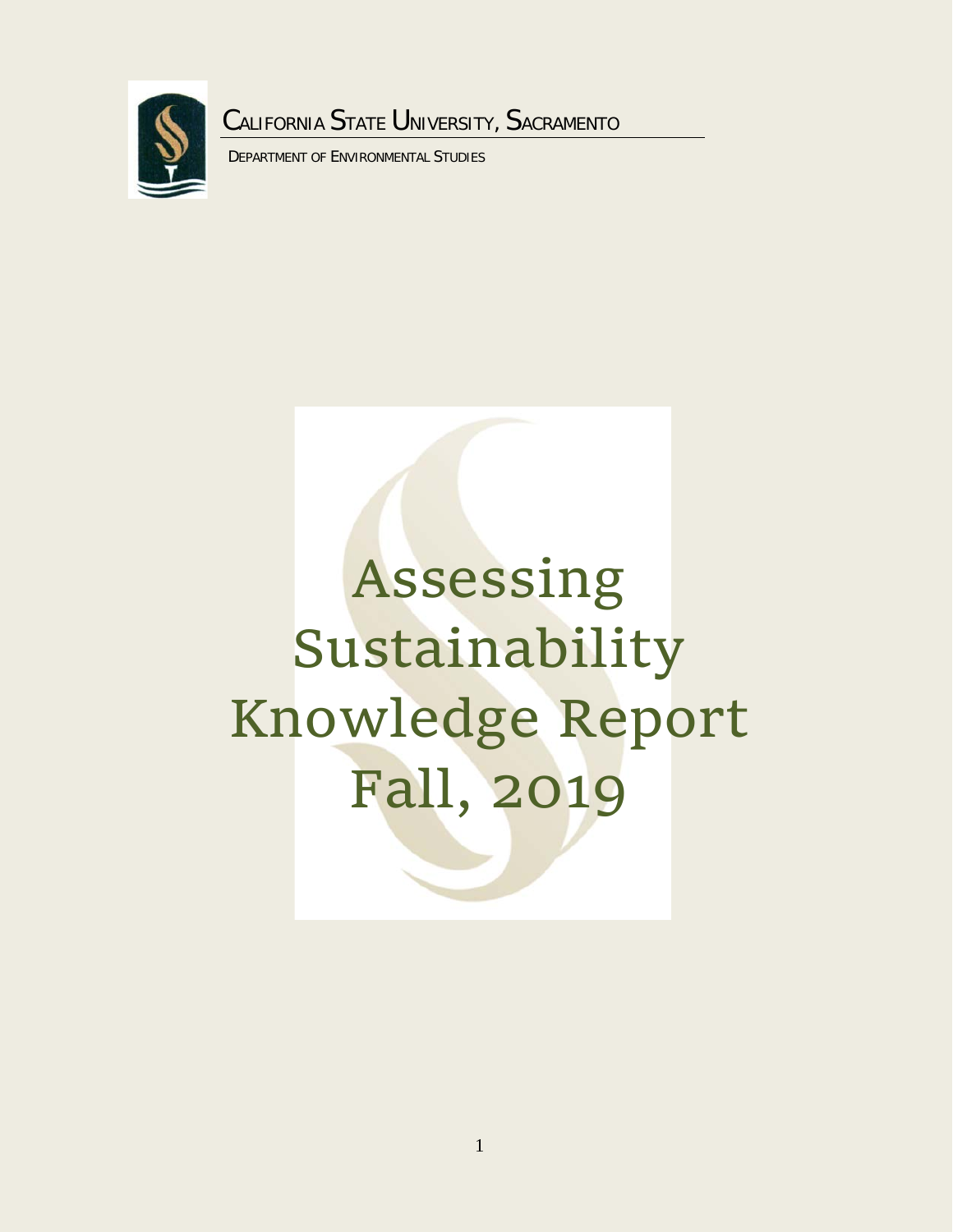

DEPARTMENT OF ENVIRONMENTAL STUDIES

<span id="page-1-0"></span>**List of Authors** 

Reshmi Prasad, School of Public Health, UC Berkeley

Ajay S. Singh, Department of Environmental Studies, CSUS

<span id="page-1-1"></span>Citation

Prasad, R. & Singh, A.S. (2019). Assessing Sustainability Knowledge Report, Fall, 2019.

## **Table of Contents**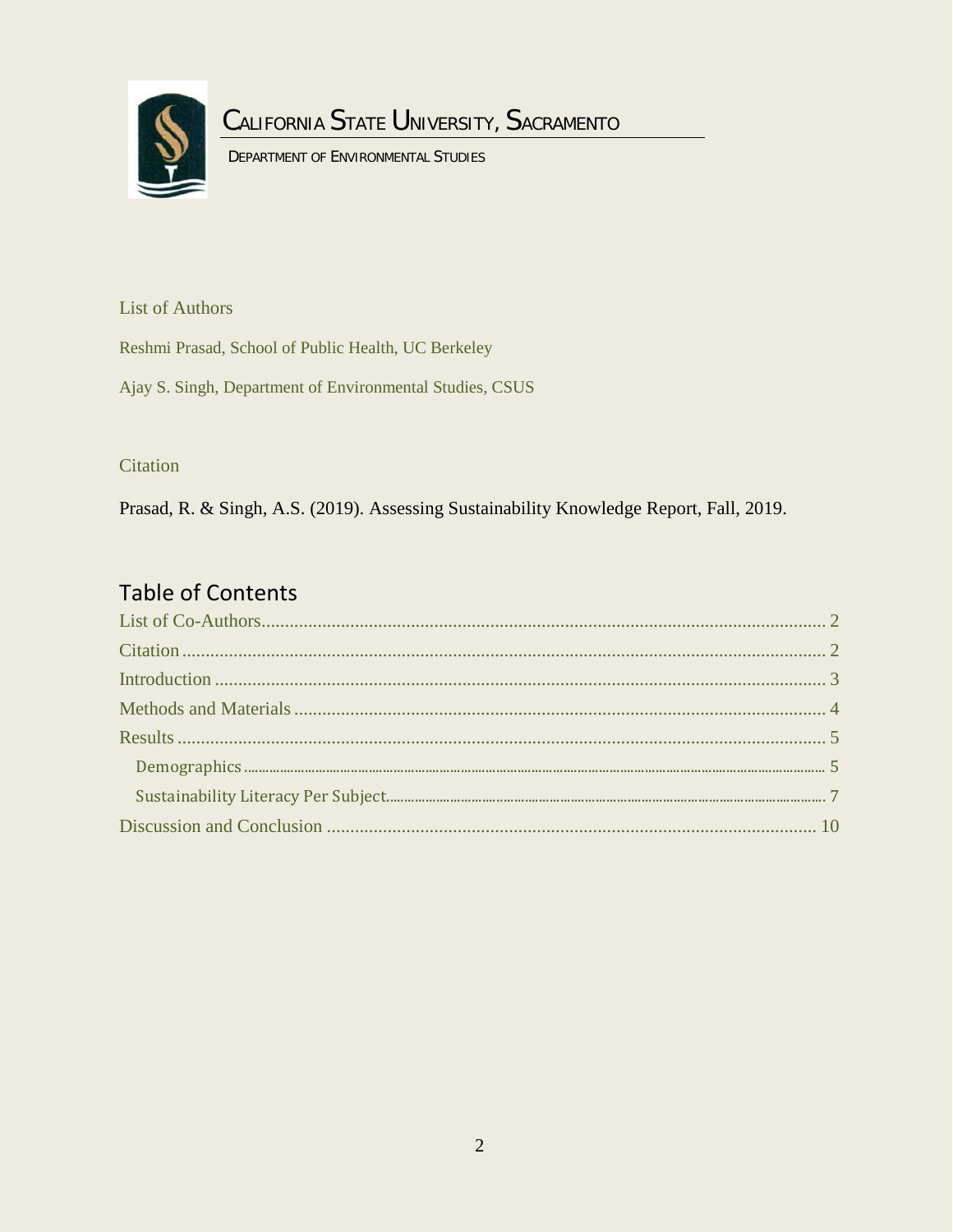

DEPARTMENT OF ENVIRONMENTAL STUDIES

### <span id="page-2-0"></span>Introduction

The purpose of the survey was to assess the student body's sustainability knowledge and prior and future sustainability behaviors. We use questions developed by the Environmental and Social Sustainability Lab at The Ohio State University called, Assessing Sustainability Knowledge (ASK), in the 2017 Stinger Sustainability Survey. Sustainability survey was conducted in part with participation of the Office of Sustainability and the students in the Fall, 2017 Sustainability Science and Policy (ENVS 144) class.

Undergraduates students at CSU, Sacramento participated in this survey. The ASK question items use the three pillars approach to create domains that can be tested to produce accurate and valid measures of sustainability knowledge. The subject questions were environmental, social, economics, carbon and the inter-subject questions were economics/environmental, social/economic, and environmental/social. The ASK measures will provide a way of testing students' knowledge and their motivation to address environmental problems.

A secondary and tertiary purpose of this study and report is to provide CSUS faculty and administration with longitudinal data showing how curriculum and students sustainability knowledge changes over time. This report will also provide the Office of Sustainability information to help assess sustainability goals and ranking assessments.

Key findings:

- Students answered 50.2% questions correctly on average
- Students have low economic sustainability knowledge
- Students had higher levels of social sustainability knowledge relative to other domains

## Recommendations:

- Informational campaigns to students and faculty relating economic sustainability to campus and community programs
- Discussions with faculty and staff to increase sustainability throughout the curriculum
- <span id="page-2-1"></span>• Need to longitudinal data to show change in sustainability knowledge over time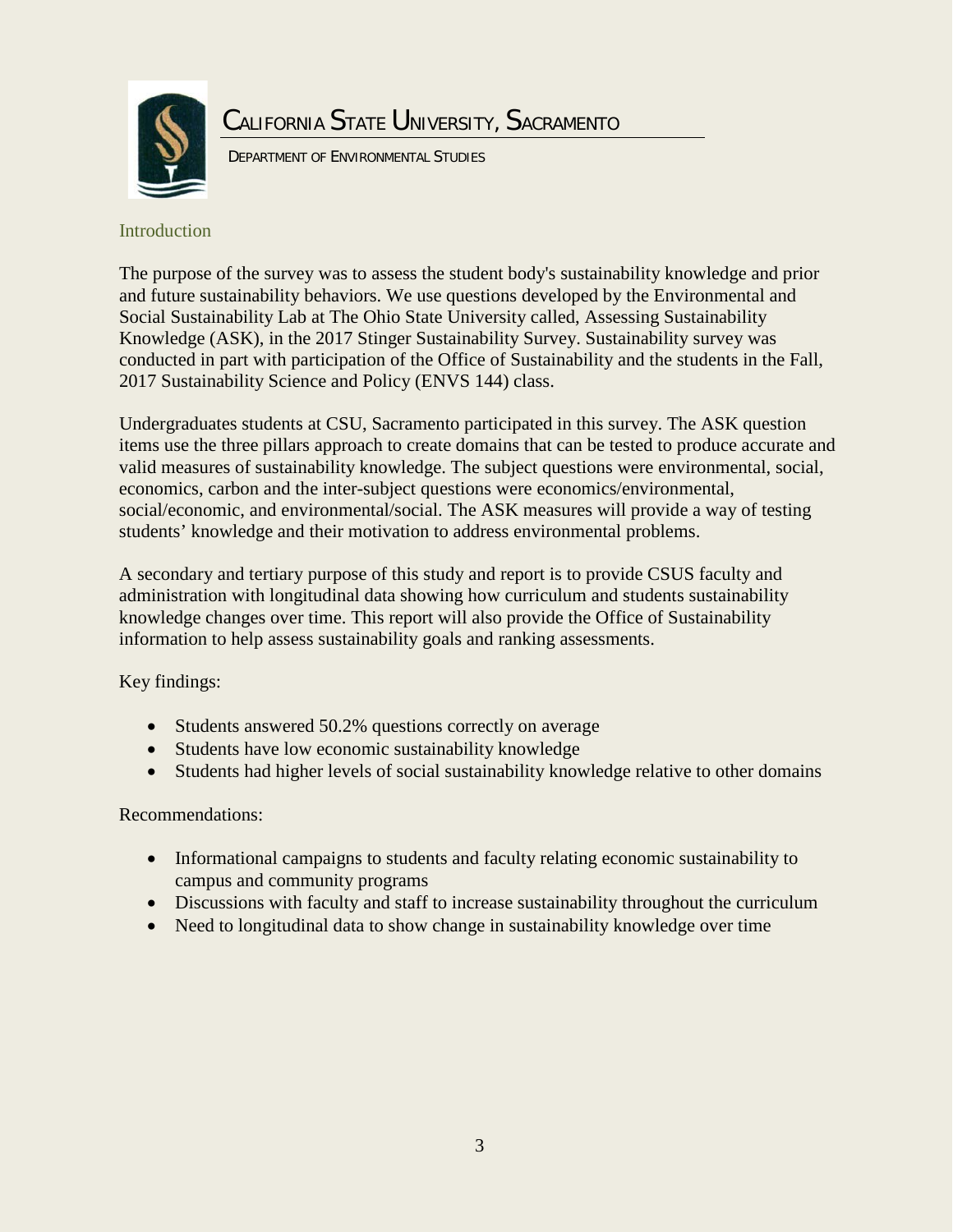

DEPARTMENT OF ENVIRONMENTAL STUDIES

Methods and Materials

The 2017 Stinger Sustainability Survey was developed at California State University, Sacramento (CSUS) with the help of the Office of Sustainability and the students in the Fall, 2017 Sustainability Science and Policy (ENVS 144) class. The Office of Sustainability at CSU, Sacramento partnered with the ENVS 144 Sustainability Science and Policy class**,** to develop a set of questions to address the sustainability knowledge of Sacramento State undergraduate students.

The survey was administered to a random sample of undergraduate students using Qualtrics and through email. Upon the completion of this survey, students were entered into a raffle to receive either a bike lock or a coffee voucher.

Between October 1st, 2017 and November 22, 2017-- 8,480 undergraduate students were randomly selected to answer this survey out of the approximate 31,000 undergraduate population ( $N = 31,000$ ;  $n = 8,480$ ). The sample was created by the Office of Institutional Research. The survey was distributed via email with a link to the online survey. The first email was sent by the Office of the President while two subsequent emails were sent by Dr. Singh. Of those who were asked to participate, 1,011 started the survey for a response rate of 12%. Out of the 1,011 students who responded to the survey, 913 completed at least 25% of the survey and 707 completed the entire survey. These results can be generalized to the student body with a confidence level of 99% with a margin of error +/- 5%.

Sustainability knowledge questions were given as a "quiz" format therefore each question had a distinct right or wrong answer. See Appendix (Prasad & Singh, 2019) for exact questions and answers.

Four of which were environmental questions that addressed both technical aspects of the environment, such as the ozone layer and cause of pollution of streams and rivers. There were two questions each for the social and economic subjects. The social questions asked students to define sustainable development and wealth distribution of Americans. The economic questions asked students what the definition of economic sustainability was as well as the economics of electricity prices.

Ordering questions required each student to answer all parts of the question correctly in order to be awarded one point.

<span id="page-3-0"></span>Survey data was downloaded from Qualtrics in a comma delimited file (.csv) and stored on Sacramento State computers. The data file was cleaned to check for systematic errors. See Prasad and Singh (2019) for the published codebook and dataset.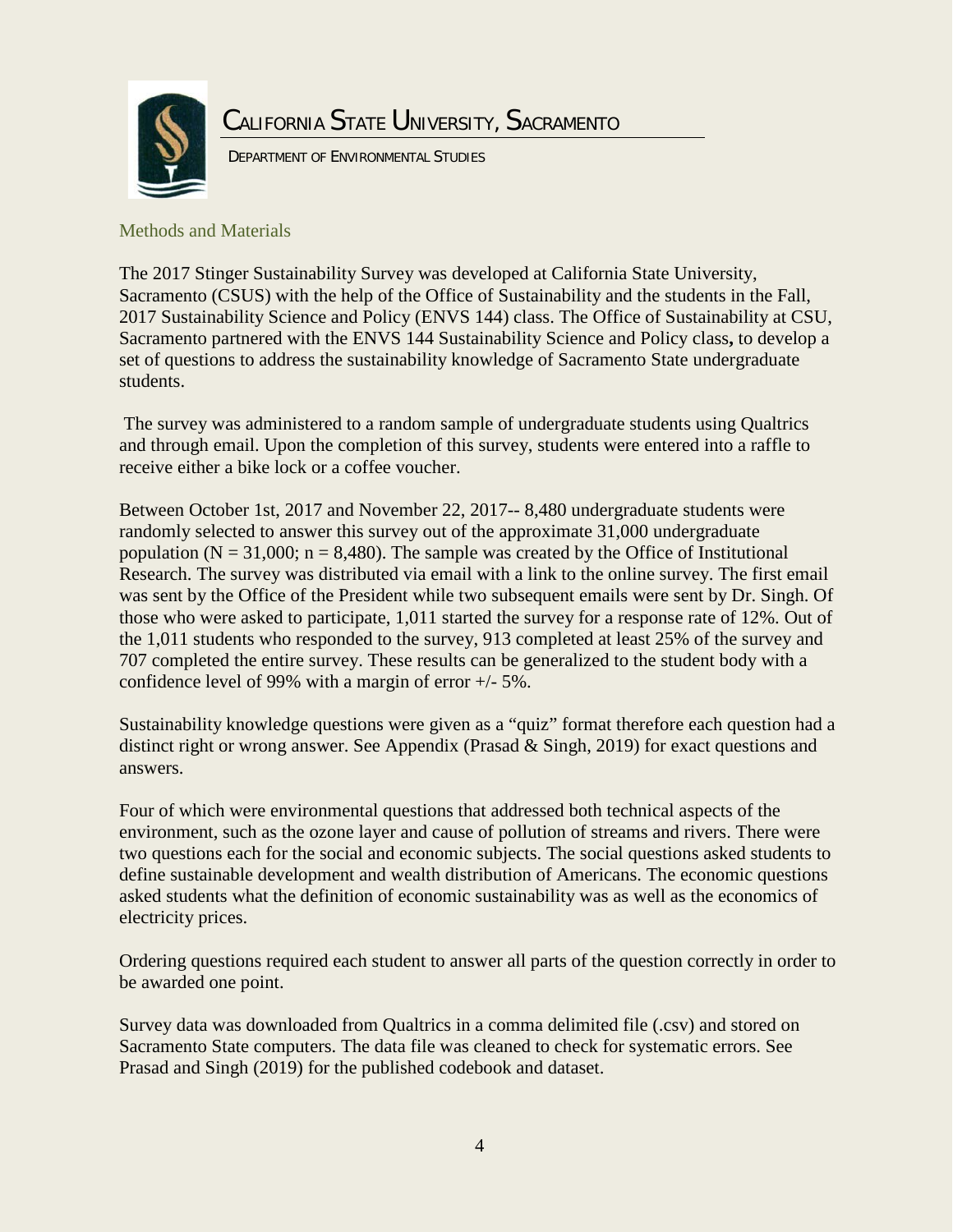

DEPARTMENT OF ENVIRONMENTAL STUDIES

Results

The following information regarding demographics and sustainability literacy questions were derived from the Stinger Sustainability Survey Codebook.

#### <span id="page-4-0"></span>Demographics

California State University, Sacramento prides itself on the immense diversity of the students attending the University. Fortunately, the students who participated in this survey were also from diverse backgrounds. The various ethnic backgrounds of students who participated in this survey displays a large White/Caucasian population, Hispanic/ Latinos, as well as Asian/ Pacific Islanders (See Figure 1). A slight manipulation of this data must be noted in terms of students who described themselves as mixed racial/ethnic background as this includes both students who chose mixed racial *and* more than one ethnicity groups. A disproportionate number of females, 590, answered this survey compared to the 296 males (Figure 2).



*Figure 1.* Ethnicity of respondents illustrates student diversity. Mixed racial/ethnic backgrounds includes individuals that chose mixed race and more than one ethnicity.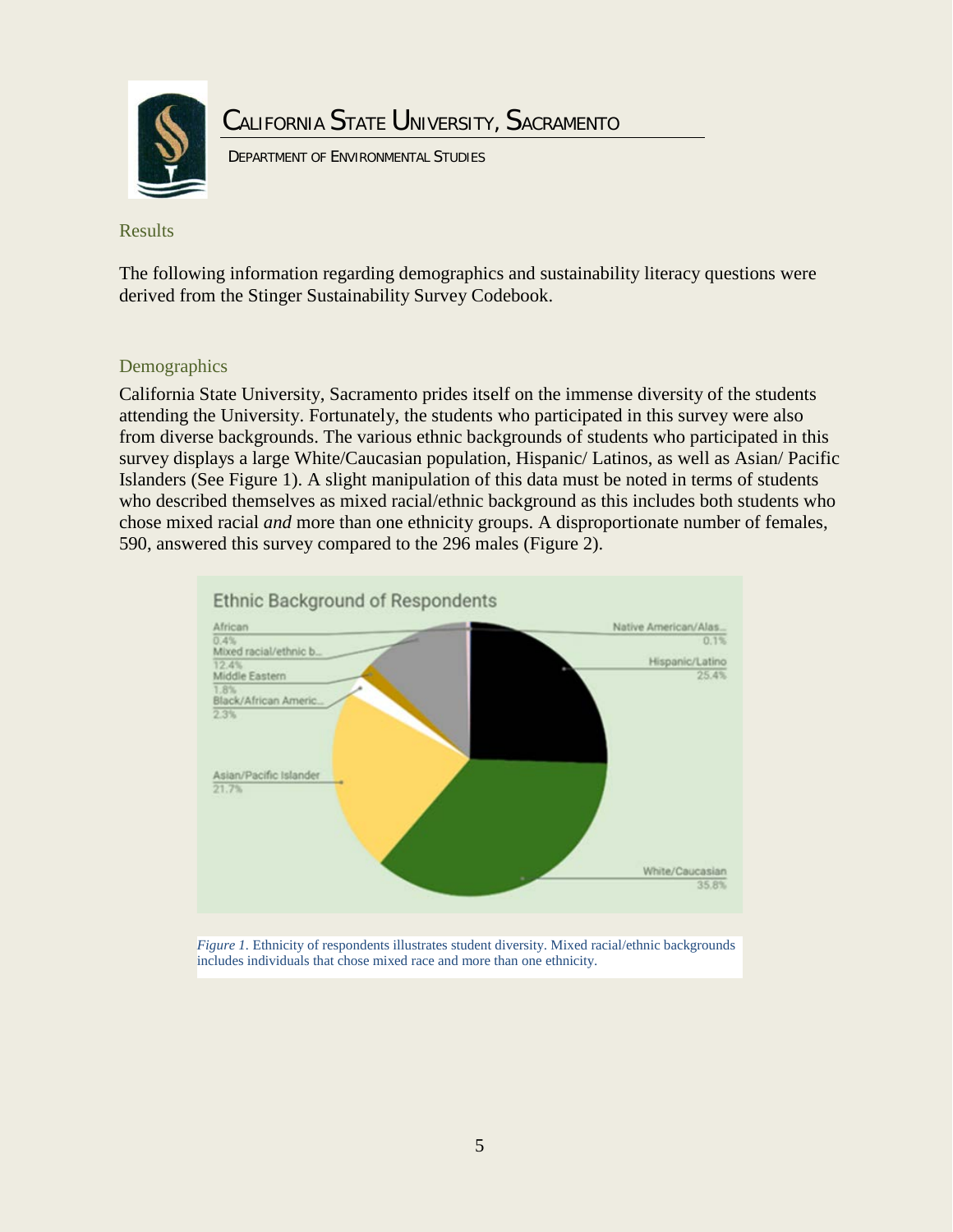

DEPARTMENT OF ENVIRONMENTAL STUDIES

## Gender Demographics of Undergraduate



*Figure 2. The gender percentage of students who participated in this survey.*

another campus was split as 52.1% of students transferred from another university while 49.2% of students did not. See Figure 3. The GPA range of most students who participated in this survey was fairly evenly distributed with the exception of students who received a GPA between 2.01 – 2.24 and 2.0 or less, See Figure 4. A variety of different colleges within CSUS were represented by the respondents as well (Figure 5).

Figure 2. The gender demographics of undergraduate students surveyed. Non-binary individuals include respondents chose neither "man" or women" and then later clarified there gender identity (i.e genderqueer transman, agendertransmasculine, and nonconforming female)

However, it is less surprising to find that almost all the students surveyed live off- campus (93.2%) due to CSUS being known as a commuter campus. This means that students are more likely to live off campus instead of on campus. The number of students who transferred from



*Figure 3. Percentage of undergraduates who participated in the Stinger Sustainability Survey and their GPA..*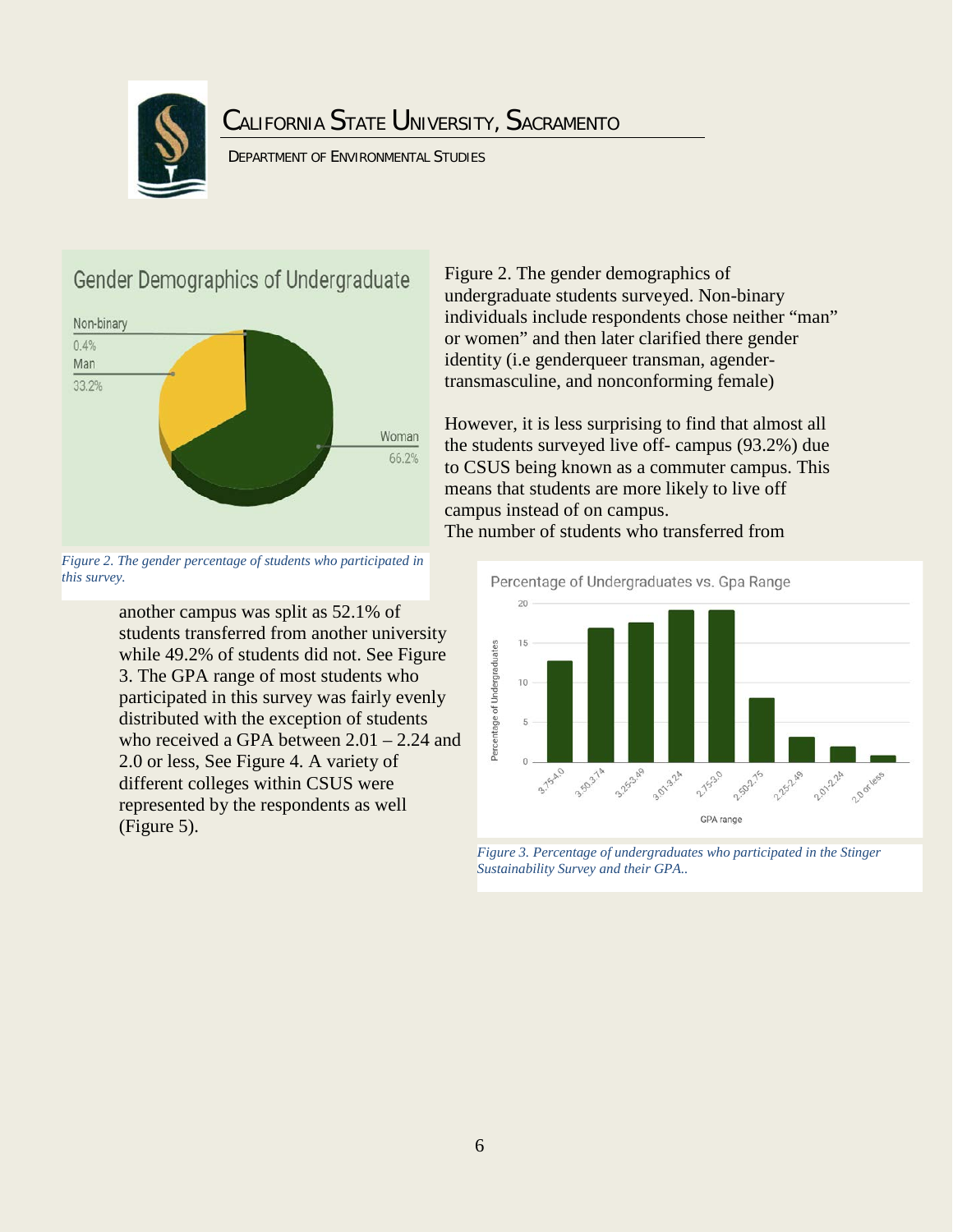

DEPARTMENT OF ENVIRONMENTAL STUDIES

#### <span id="page-6-0"></span>Sustainability Literacy Per Subject

Students scored an average of 52.9% for the three subjects that they were tested in, Environmental, Social, and Economics, Figure 6. However, they scored about 10% lower in inter-subject questions with an average of 42.3% Figure 6. Table 2 illustrates the average percent correct for each question that the students were tested on.

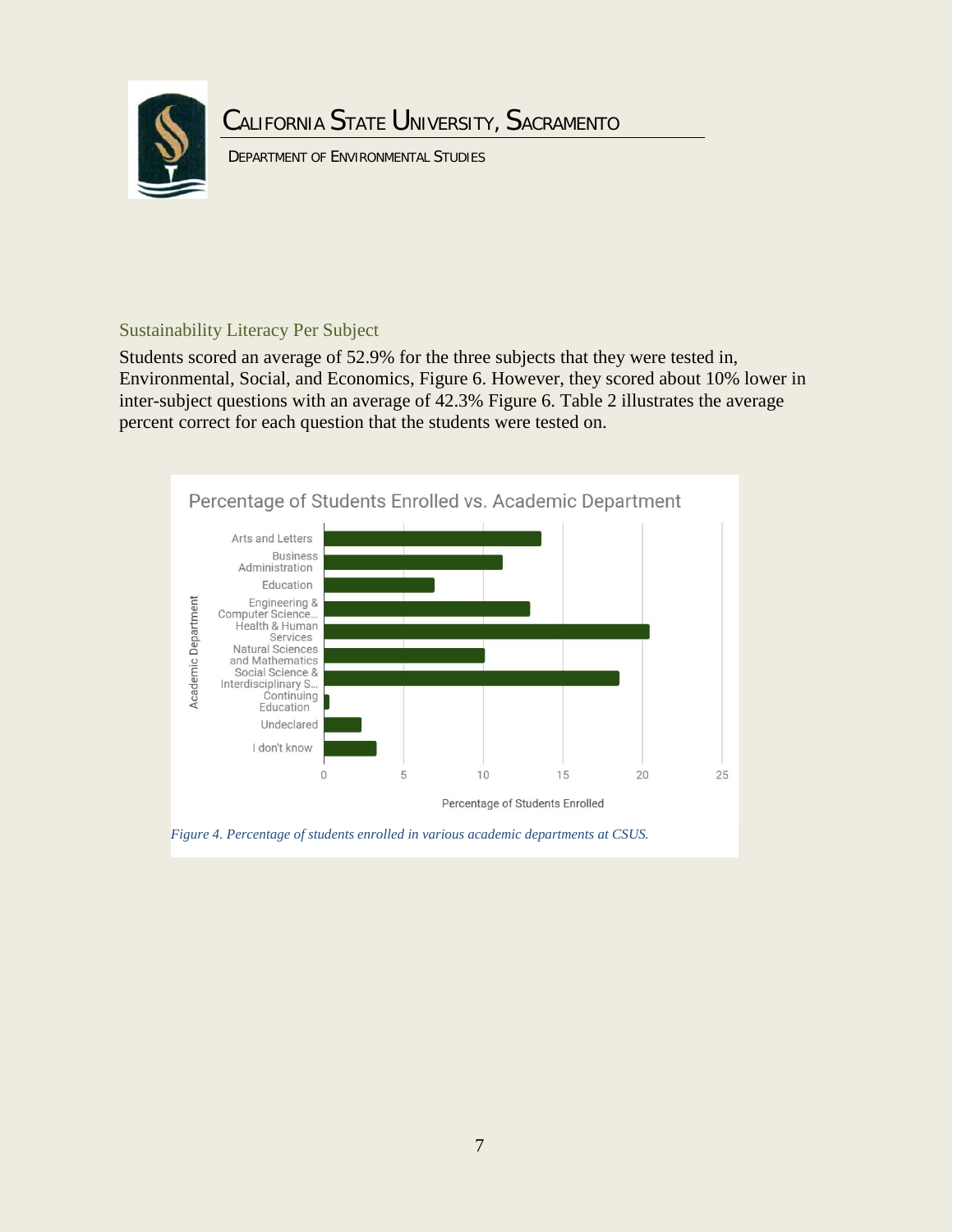

DEPARTMENT OF ENVIRONMENTAL STUDIES

| Table 2. Sustainability Literacy Questions and Average Percent Correct |                                                                   |            |  |
|------------------------------------------------------------------------|-------------------------------------------------------------------|------------|--|
|                                                                        |                                                                   | Percentage |  |
| Subject                                                                | Question                                                          | (% )       |  |
| ENV1                                                                   | What is the most common cause of pollution of streams and rivers? | 32.1       |  |
|                                                                        | Ozone forms a protective layer in the earth's                     |            |  |
| ENV2                                                                   | upper atmosphere. What does ozone protect us from?                | 85.2       |  |
|                                                                        | Which of the following is an example of                           |            |  |
| ENV <sub>3</sub>                                                       | sustainable forest management?                                    | 53.9       |  |
|                                                                        | Of the following, which would be considered                       |            |  |
| ENV4                                                                   | living in the most environmentally sustainable way?               | 44.3       |  |
|                                                                        | Which of the following is a major factor in the rise in global    |            |  |
| Carbon1                                                                | mean temperatures?                                                | 69.5       |  |
| Carbon2                                                                | Carbon neutrality is best described as:                           | 63.2       |  |
|                                                                        | Which of the following is the most commonly used                  |            |  |
| SOC <sub>1</sub>                                                       | definition of sustainable development?                            | 59.8       |  |
|                                                                        | Over the past 3 decades, what has happened to                     |            |  |
|                                                                        | the difference between the wealth of the richest and poorest      |            |  |
| SOC <sub>2</sub>                                                       | <b>Americans?</b>                                                 | 76.4       |  |
|                                                                        | Many economists argue that electricity prices in the U.S. are too |            |  |
| ECON1                                                                  | low because                                                       | 38.6       |  |
|                                                                        | Which of the following is the most commonly used                  |            |  |
| ECON2                                                                  | definition of economic sustainability?                            | 35.1       |  |
|                                                                        | Which of the following countries has now passed                   |            |  |
|                                                                        | the U.S. as the biggest emitter of the greenhouse gas carbon      |            |  |
| EC/ENV1                                                                | dioxide?                                                          | 81.4       |  |
|                                                                        | Which of the following is a leading cause of the                  |            |  |
| EC/ENV2                                                                | depletion of fish stocks in the Atlantic Ocean?                   | 20.6       |  |
| SOC/ECO                                                                | Which of the following is the best example of                     |            |  |
| N                                                                      | environmental justice?                                            | 51.3       |  |
|                                                                        | <b>ENV/SOC</b> Put the following list in order of the             | 27.5       |  |

Note: Average percentage was 50.2%.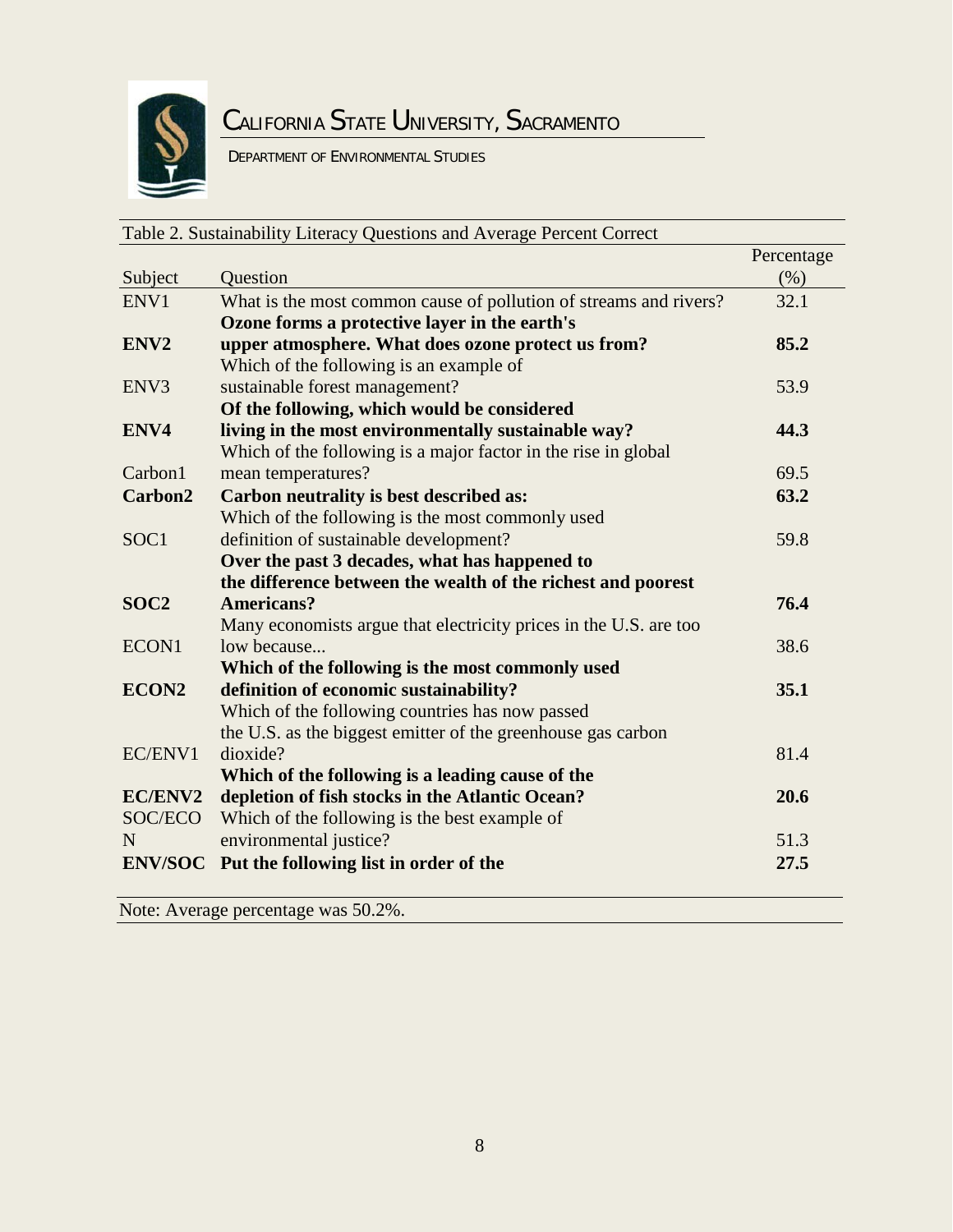

DEPARTMENT OF ENVIRONMENTAL STUDIES



## (b)

*Figure 6a.* Average percent correct in the following categories: environmental, carbon, social, economics.

Figure 6b. Average percent correct in the following inter-subject categories for economic/environmental, social/economic, and environmental/social.

Figure 6 displays the averages for each subject and inter-subject. The average percent correct was 50%. It is however, important to note that there were a different number of questions per subject. For instance, there were 4 questions for Environment, and 2 for subject and intersubjects Carbon, Social, and Econ, Econ/Env. There was only 1 question for the inter-subject Soc/Econ and Env/Soc.